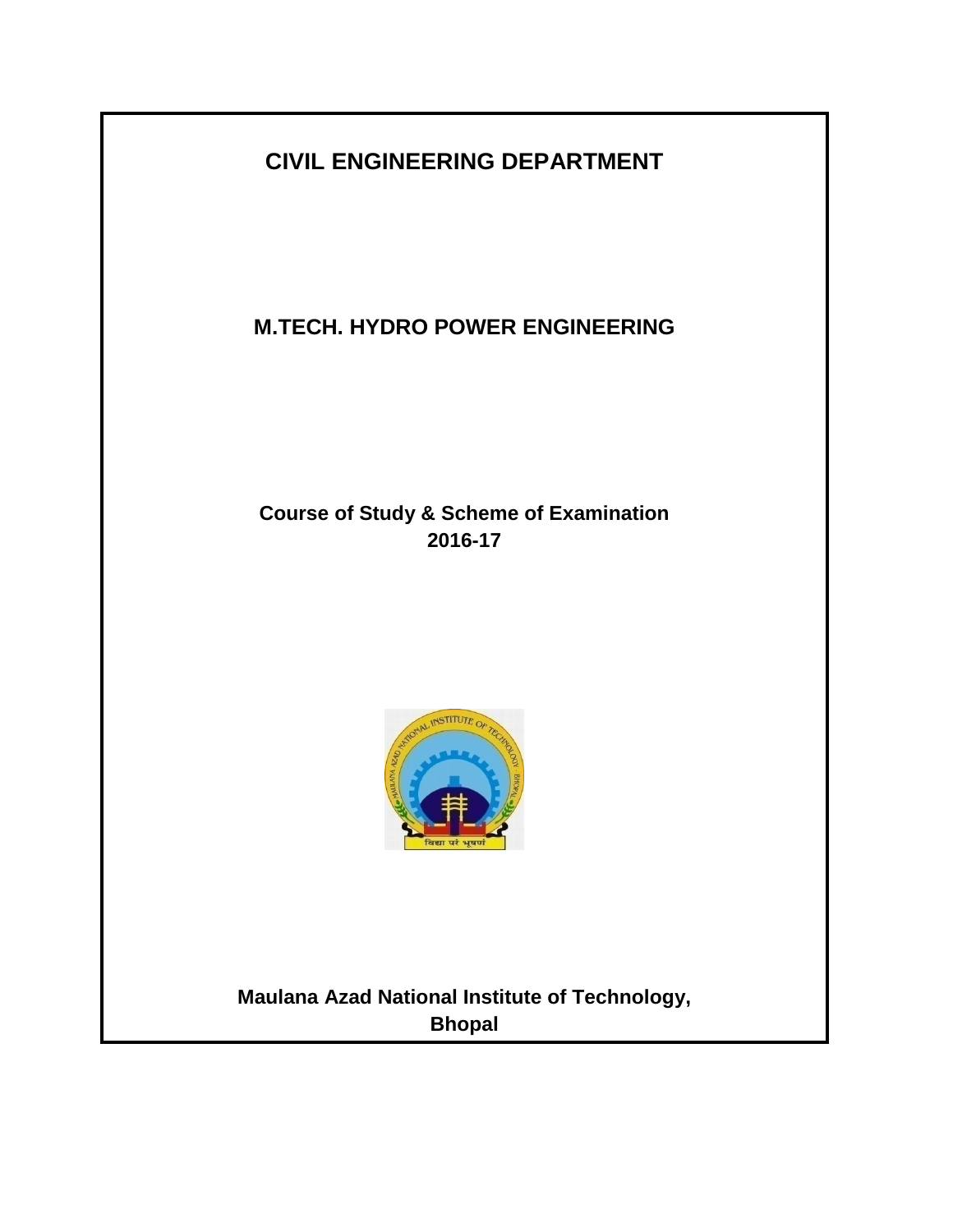# **SCHEME M. TECH IN HYDRO POWER ENGINEERING**

#### *FIRST SEMESTER*

| Course           | Subject                          | Scheme of Studies | Credits          |   |                |
|------------------|----------------------------------|-------------------|------------------|---|----------------|
| <b>Number</b>    |                                  |                   | Periods per week |   |                |
|                  |                                  |                   |                  | P |                |
| <b>HYD511</b>    | <b>Advanced Fluid Mechanics</b>  | 3                 |                  |   | 3              |
| <b>HYD512</b>    | Instrumentation and Measurement  | 3                 |                  |   | 3              |
| <b>HYD513</b>    | Hydrology and Hydro Power Plants | 3                 |                  |   | 3              |
|                  | Elective 1                       | 3                 |                  |   | 3              |
|                  | Elective 2                       | 3                 |                  |   | 3              |
|                  | Open elective1                   | 3                 |                  |   | 3              |
| <b>HYD514</b>    | Lab Practice 1                   |                   |                  | 3 | 2              |
| <b>HYD515</b>    | Seminar 1                        | -                 | 2                |   | $\overline{2}$ |
| Total credits 22 |                                  |                   |                  |   |                |

## *SECOND SEMESTER*

| Course           | Subject                      | Scheme                   | 0f | <b>Studies</b> | Total          |
|------------------|------------------------------|--------------------------|----|----------------|----------------|
| Number           |                              | Periods per week         |    |                | Credits        |
|                  |                              |                          |    | P              |                |
| <b>HYD521</b>    | Fundamentals of<br>Hydraulic | 3                        |    |                | 3              |
|                  | <b>Machines</b>              |                          |    |                |                |
| <b>HYD522</b>    | Design of Hydraulic Turbines | 3                        |    |                | 3              |
| <b>HYD523</b>    | Design of Hydraulic Pumps    | 3                        |    |                | 3              |
|                  | Elective 3                   | 3                        |    |                | 3              |
|                  | Elective 4                   | 3                        |    |                | 3              |
|                  | Open elective2               | 3                        |    |                | 3              |
| <b>HYD524</b>    | Lab Practice 2               | $\overline{\phantom{0}}$ |    | 3              | $\mathcal{P}$  |
| <b>HYD525</b>    | Seminar 2                    |                          | 2  |                | $\overline{2}$ |
| Total credits 22 |                              |                          |    |                |                |

## **LIST OF DEPARTMENT ELECTIVES**

HYD533 Manufacturing Processes HYD534 Hydro Power Structures HYD535 Hydraulic Transients HYD536 Design of Power House HYD537 Industrial Hydraulics HYD539 Governing systems HYD538 Small Hydro and Tidal Power Plants

HYD531 Theory of Cascades HYD532 Water Resources Systems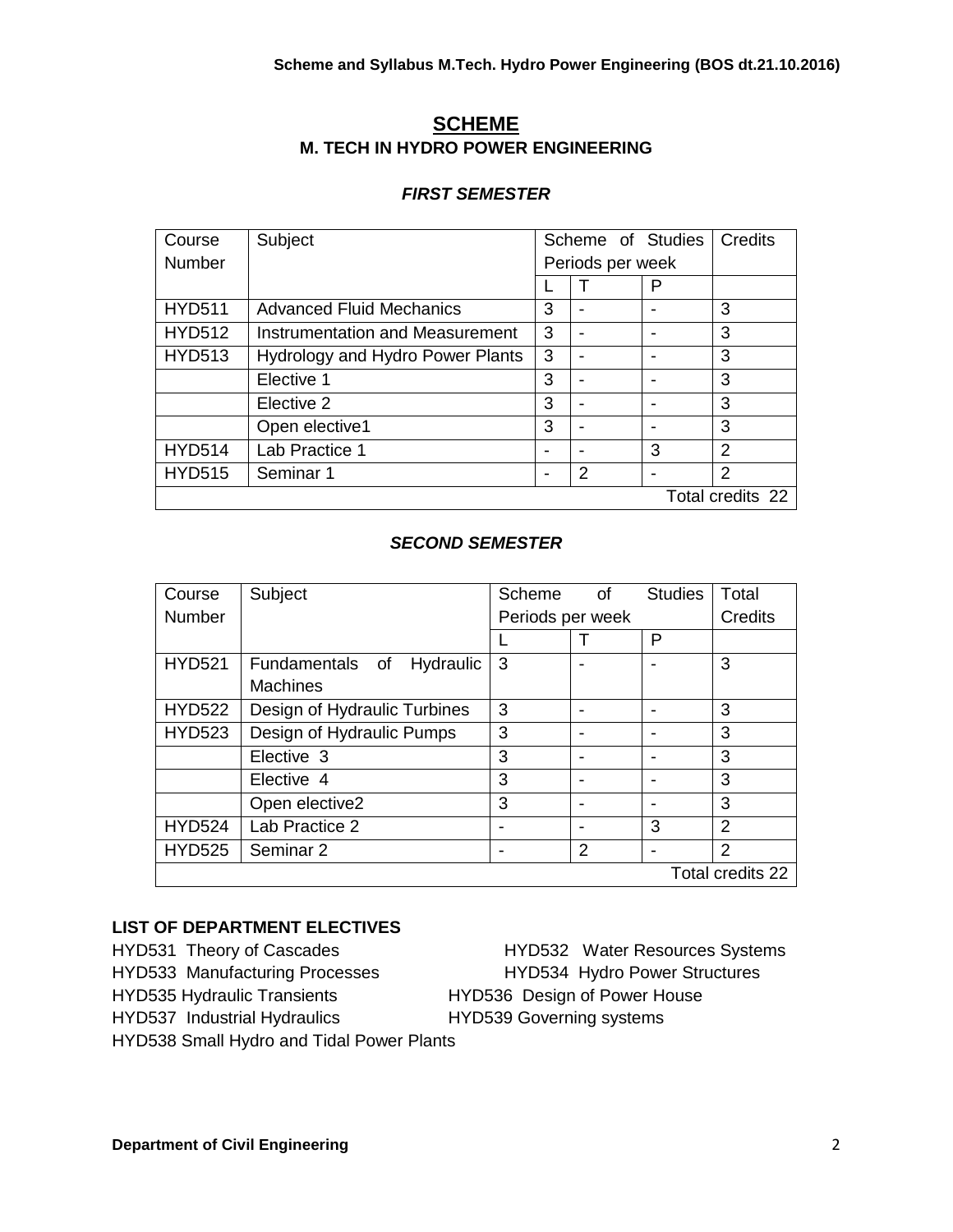## **LIST OF OPEN ELECTIVES**

HYD551 Advanced Mathematics

HYD 552 Environmental Impact Assessment

HYD553 Computational Fluid Dynamics

HYD554 Project Planning and Management

HYD555 Design and Analysis of Piping System

# *THIRD SEMESTER*

| Course<br>Number | Subject                             | <b>Scheme of Studies</b><br>Periods per week |  |   | Credits |
|------------------|-------------------------------------|----------------------------------------------|--|---|---------|
|                  |                                     |                                              |  | P |         |
| <b>HYD611</b>    | Major Project Dissertation Phase- I |                                              |  |   | 23      |
| Total credits 23 |                                     |                                              |  |   |         |

# *FOURTH SEMESTER*

| Course<br>Number | Subject                              | <b>Scheme of Studies</b><br>Periods per week |   |   | <b>Credits</b>   |
|------------------|--------------------------------------|----------------------------------------------|---|---|------------------|
|                  |                                      |                                              |   | D |                  |
| HYD648           | Major Project Dissertation Phase- II |                                              | - |   | 23               |
|                  |                                      |                                              |   |   | Total credits 23 |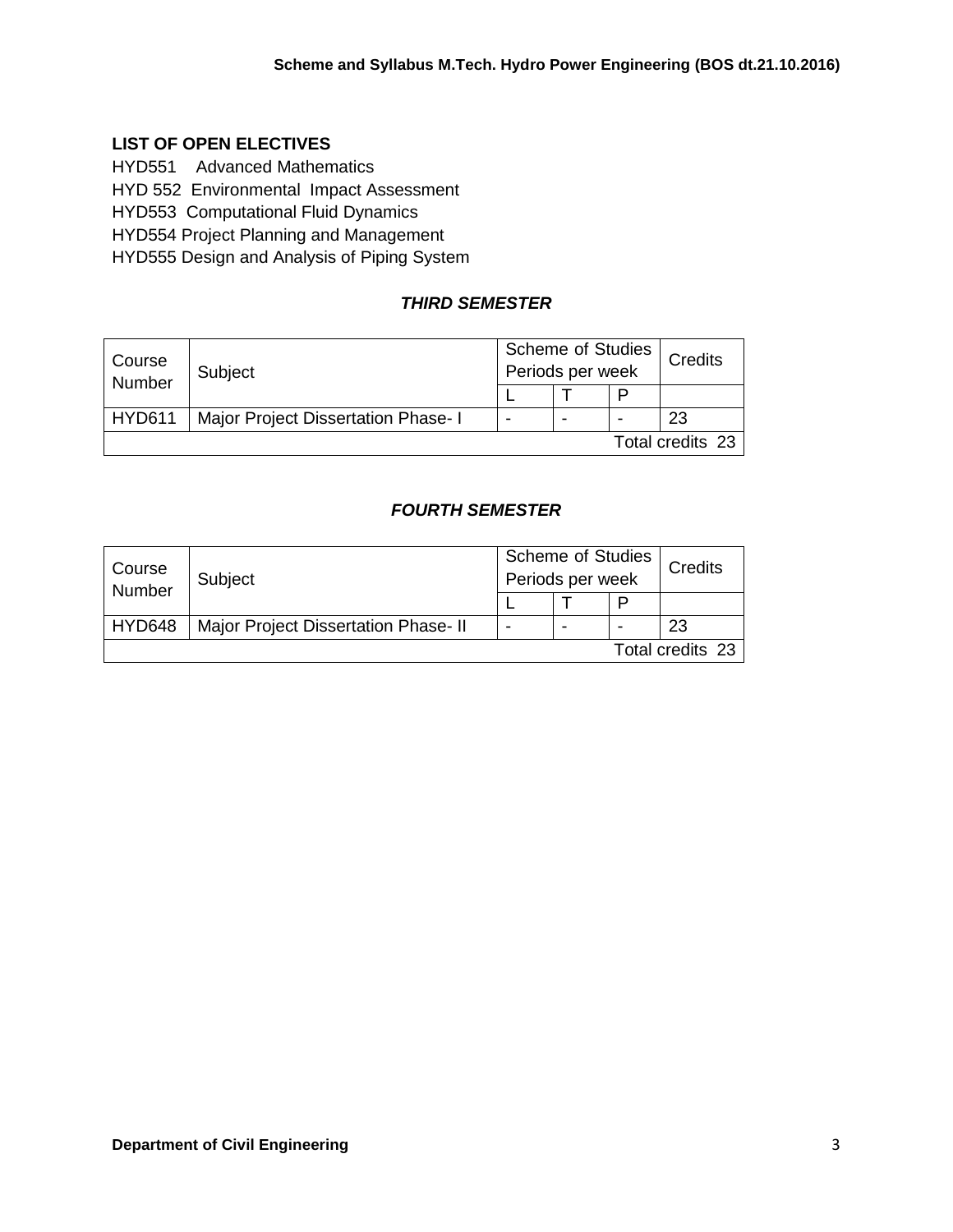# **SYLLABUS M. TECH IN HYDRO POWER ENGINEERING FIRST SEMESTER**

#### **HYD511 ADVANCED FLUID MECHANICS**

Continuity equation in cylindrical and polar coordinates energy equation in rotating system, moment of momentum equation, Kinematics of flow, Laminar and turbulent flow through pipes. Navier- Stokes equation, turbulent models, boundary layer parameters and their estimation, boundary layer separation and control, Drag and lift on submerged bodies, flow in open channel.

## **Reference**

- 1. Fluid Mechanics- Streeter & Wylie., Tata McGraw-Hill Education
- 2. Fluid Mechanics -Douglas J.F. Gasiorek, & Swaffield J. A, Pearson/Prentice Hall
- 3. Solution of problems in Fluid Mechanics- Part 1&2, Douglas J.F, Pitman.
- 4. Mechanics of Fluids- Shames, McGraw-Hill Science
- 5. Mechanics of Fluids- Frank. M. White, McGraw-Hill

#### **HYD512 INSTRUMENTATION AND MEASUREMENTS**

Accuracy, error analysis, pressure measurement, velocity measurement, discharge measurement, speed measurement, force and torque measurement, temperature measurement, viscosity measurement, acoustic measurement, calibration of instruments.

#### **References**

- 1. Instrumentation, Analysis and Measurement- Nakra and Choudhary, Tata McGraw-Hill **Education**
- 2. Measurement and Instrumentation Systems- W. Bolton, Butterworth-Heinemann

#### **HYD513 HYDROLOGY AND HYDROPOWER PLANTS**

Types of hydropower plants and schemes, hydrology: runoff studies, flood estimation studies, assessment of hydropower potential of a basin, storage and pondage, load studies, elements of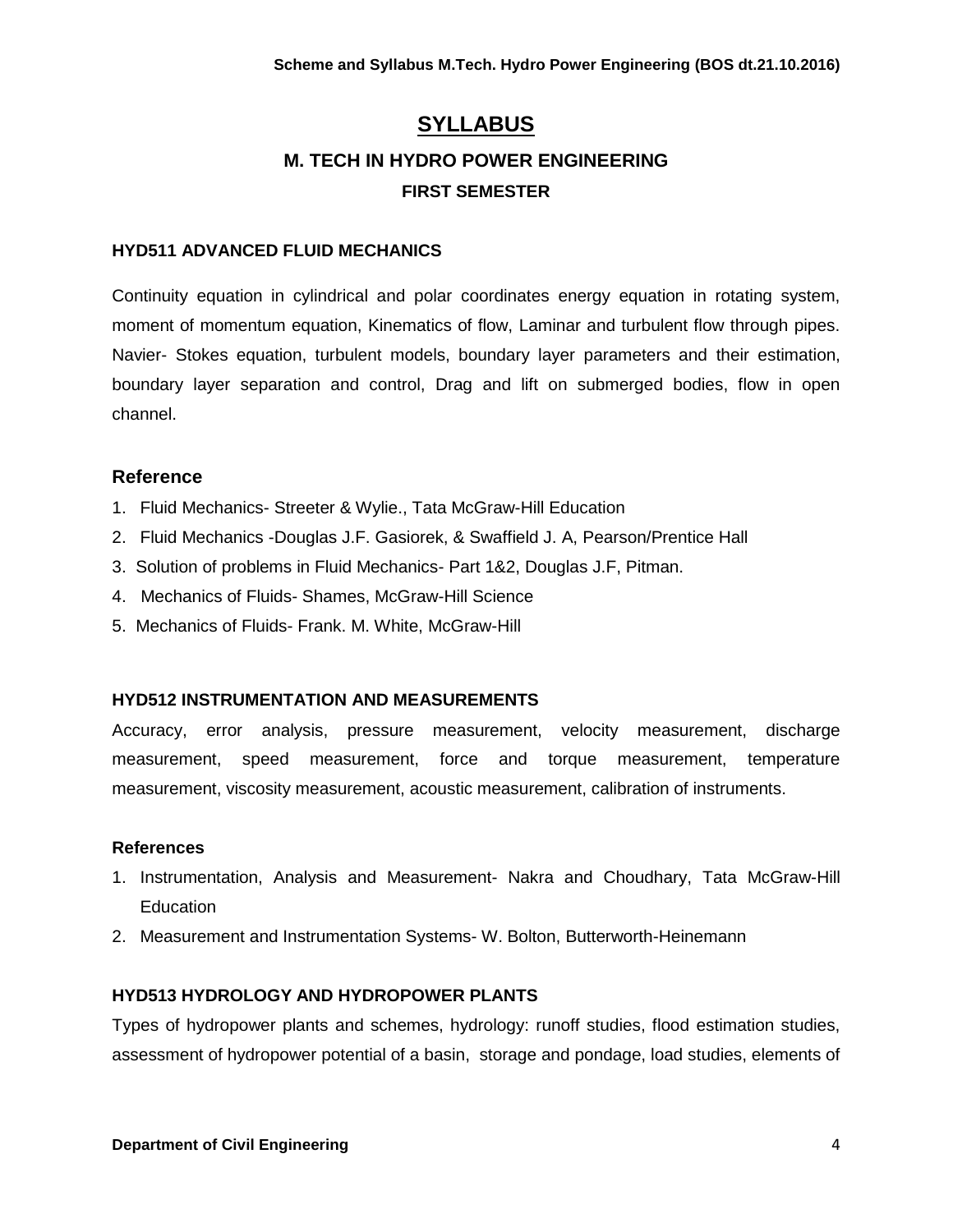hydropower plants and their hydraulic design: dams, intakes, conveyance system, types of power house.

#### **References**

- 1. Water Power Engineering- M.M. Desmukh,
- 2. Water Power Engineering M.M. Dandekar& K.N. Sharma, Dhanpat Rai & Sons
- 3. Water Power Engineering H.K. Barrows, New York: McGraw-Hill Book Company,
- 4. Water Power Development ,Vol. I & II E.- Mosoyni, House of the Hungarian Academy of Sciences

#### **HYD514 LAB PRACTICE 1**

Experiments on fluid mechanics and hydraulic machines

#### **HYD515 SEMINAR 1**

#### **SECOND SEMESTER**

#### **HYD521 FUNDAMENTALS OF HYDRAULIC MACHINES**

Classification and Euler's equation for hydraulic machines of hydraulic turbines and pumps, energy losses in hydraulic machines, scale effects, hydraulic similarity, non-dimensional numbers and model laws, cavitation, similarity laws in cavitating flows, Affinity laws for hydraulic machines, model testing and performance characteristics. Introduction to field testing.

#### **References**

- 1. Fluid Mechanics of Turbo Machinery- G. Wislicenus, Dever,
- 2. Principle of Turbo Machinery- D.G Shepherd, MacMillan & Co LTD

#### **HYD522 DESIGN OF HYDRAULIC TURBINES**

Components of hydraulic turbines, Standardization and selection of turbine, Francis turbine runner design, design of axial turbine runner including bulb turbine, hydraulic calculations of spiral casing and guide wheel, draft tube theory, standardization and applications draft rube, Pelton turbine design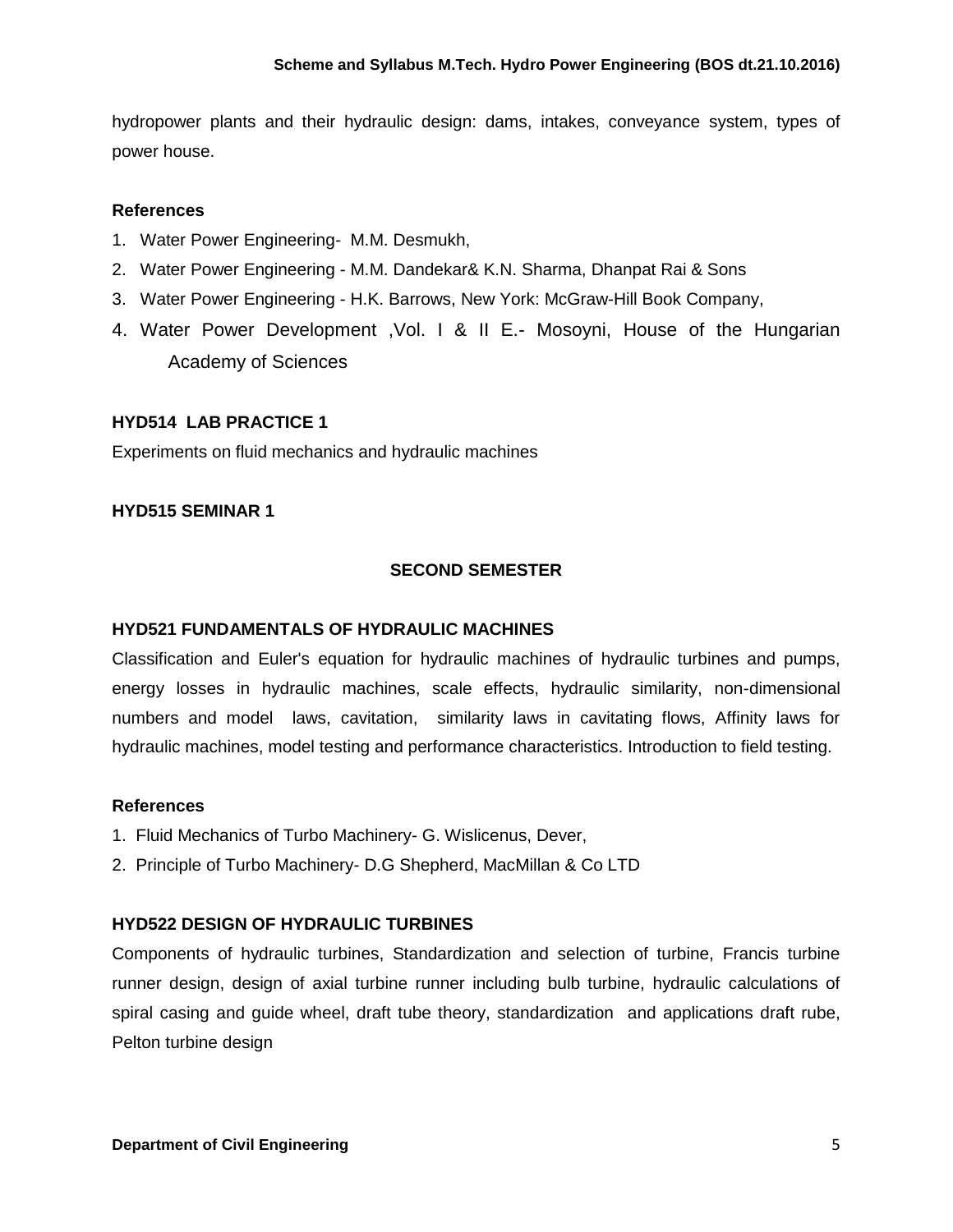## **References**

- 1. Hydraulic Turbines- M. Nechleba, Constable and Co Limited
- 2. Hydraulic Turbine and Pumps- I. Smirnov,
- 3. Hydraulic Machines- Jagdish Lal, Metropolitan Book Co. Pvt Ltd
- 4. Hydro Power- The design, Use and Function Raabelng. Joachim, VDI Verlag

## **HYD523 DESIGN OF HYDRAULIC PUMPS**

Theory of impeller design, design of impellers, design of pump casing, axial and radial thrust, shaft design for critical speed, special purpose pumps, bowers and compressors, Pumps characteristics curves.

## **References**

- 1. Centrifugal and axial flow Pump- A.J. Stephenoff, Krieger Publishing Company
- 2. Impeller Pumps- Stephen Lazarkiewicz and Adam T, Pergamon Press
- 3. Centrifugal Pumps and Blower- Church & J. lal, Delhi, Metropolitan

## **HYD524 LAB PRACTICE**2

Numerical simulation of simple flow systems

## **HYD525 SEMINAR 2**

## **DEPARTMENT ELECTIVE**

## **HYD531THEORY OF CASCADES**

Potential flow, Rankine body, doublet, flow past cylinders, forces and moments on the profiles, Kutta-Joukowski theorem, , induced drag, velocity triangles, cascade parameters, direct and indirect problem, flow through cascades, conformal transformation.

- 1. Fluid Flow Rolf H. Sabersky & Allan J. Acosta, Pearson
- 2. Theory of Turbo Machines- G.T. Canady,
- 3. Hydrodynamics of Turbo Machinery- Cascades G.U. Stepanoff, Physmatgir,
- 4. Turbo machinery Performance Analysis- R.I. Lewis, Arnold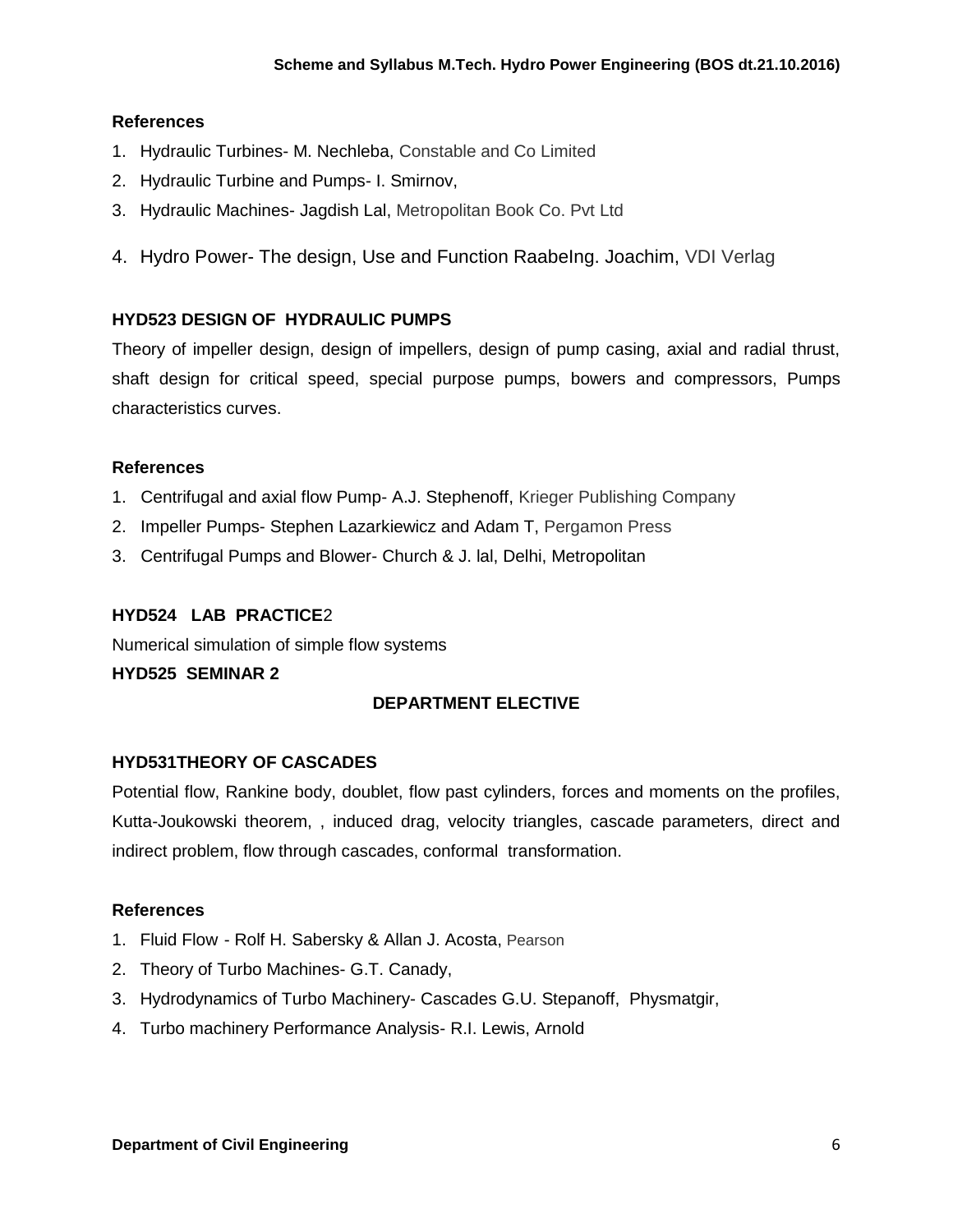#### **HYD 532 WATER RESOURCES SYSTEM**

Nature of water resources systems. water resources planning and development: steps of planning and development, conjunctive use planning, planning for operation, integrated planning and developments. System analysis techniques in water resources: optimization, linear programming, dynamic programming, simulation. Application of system analysis in water resources: applications of various optimization techniques to water resources engineering problems. Economic considerations in water resources systems: basic principles of economics, project feasibility and optimality, cost allocation

#### **References**

- 1. Water Resources Systems- Subhas Chander and Rajesh Prasad, Jain Brothers
- 2. Water Resources System Planning and Management- S.K. Jain and V.P. Singh, Elsevier **Science**
- 3. Water Resources Systems- S. Vedula and P. P. Majumdar, Tata McGraw-Hill Education,
- 4. Water Resources System Planning and Analysis- D.P. Loucks, J.R. Stedinger, D.A. Haith. Moskva : Energoatomizdat

## **HYD533 MANUFACTURING PROCESS**

Different materials used for manufacturing of water turbines components. Factors influencing their selection, resistance to corrosion, oxidation and erosion due to cavitations, casting of metals, methods of melting, moulding machines, shell moulding, die casting, centrifugal casting, miscellaneous casting methods.

Powder metallurgy, methods of producing metal powders, mixing, pressing, briquetting, sintering sizing and finishing, application to runners affected by cavitation erosion.

Forging processes, application to large forging in water turbines, stamping and forming, blanking and shearing.

Welding processes, applications to welding of spiral casing, draft tubes, runner, distributors. Machining Processes.

## **Reference**

- 1. Fundamentals of Modern Manufacturing, Material process and systems Mickell P. Groover,John Wiley & Sons
- 2. Production Technology (Manufacturing Processes)- Dr. P.C.Sharma, S Chand
- 3. Production Technology- P.N.Rao, McGraw Hill Education

#### **Department of Civil Engineering 7**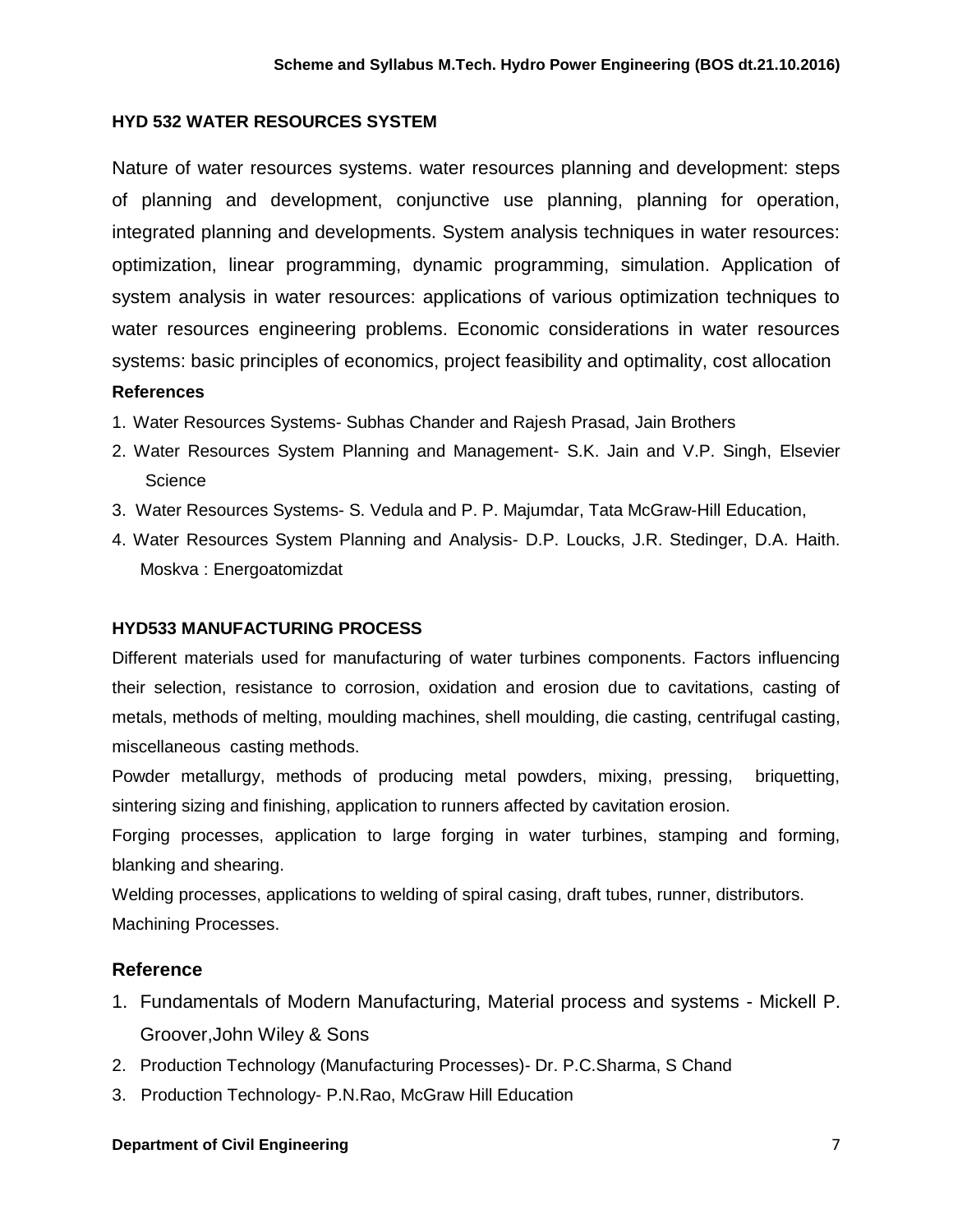#### **HYD534 HYDRO POWER STRUCTURES**

Design and construction of storage dams and weirs, design of canals and fore bays, design of penstock, overflow sections, surge tanks and their design, draft tubes, turbine casing

#### **References**

- 1. Hydraulic Structures- Novak and Narayanan, CRC Press
- 2. Irrigation Engineering and Hydraulic Structures- S.K. Garg, Khanna
- 3. Concrete Dams- R.S. Varshney, Oxford & IBH Publishing Co., New Delhi
- 4. Hydraulic Structures- R.S. varshney, Jain Publishers.

#### **HYD535 HYDRAULIC TRANSIENTS**

Water Hammer: phenomenon, equations for elastic waves in simple and complex conduits, arithmetic integration and graphical methods of solution, Differential equations of water hammer and solution by method of characteristics.

Influence of water hammer on turbine speed regulation, transfer functions for the effect of water hammer on governing stability

Reflection and transmission of water hammer waves, Allievi's equations and charts for uniform valve closure, Unsteady flow in canals: General differential equations of motion and continuity, shallow water equations and their solution using method of characteristics.

Surge Tanks**:** Functions, Different types, Design of surge tanks- Calame-Gaden equations, Johnson's method. Stability of surge tanks

- 1. Applied Hydraulic Transients- Hanif Choudhary, Springer
- 2. Hydraulic Transients- Streeter, McGraw-Hill Book Company
- 3. Water Power Engineering- M.M Desmukh, Dhanpat Rai & Sons;
- 4. Hydraulic Transients- G.Rich ,Dover Publication.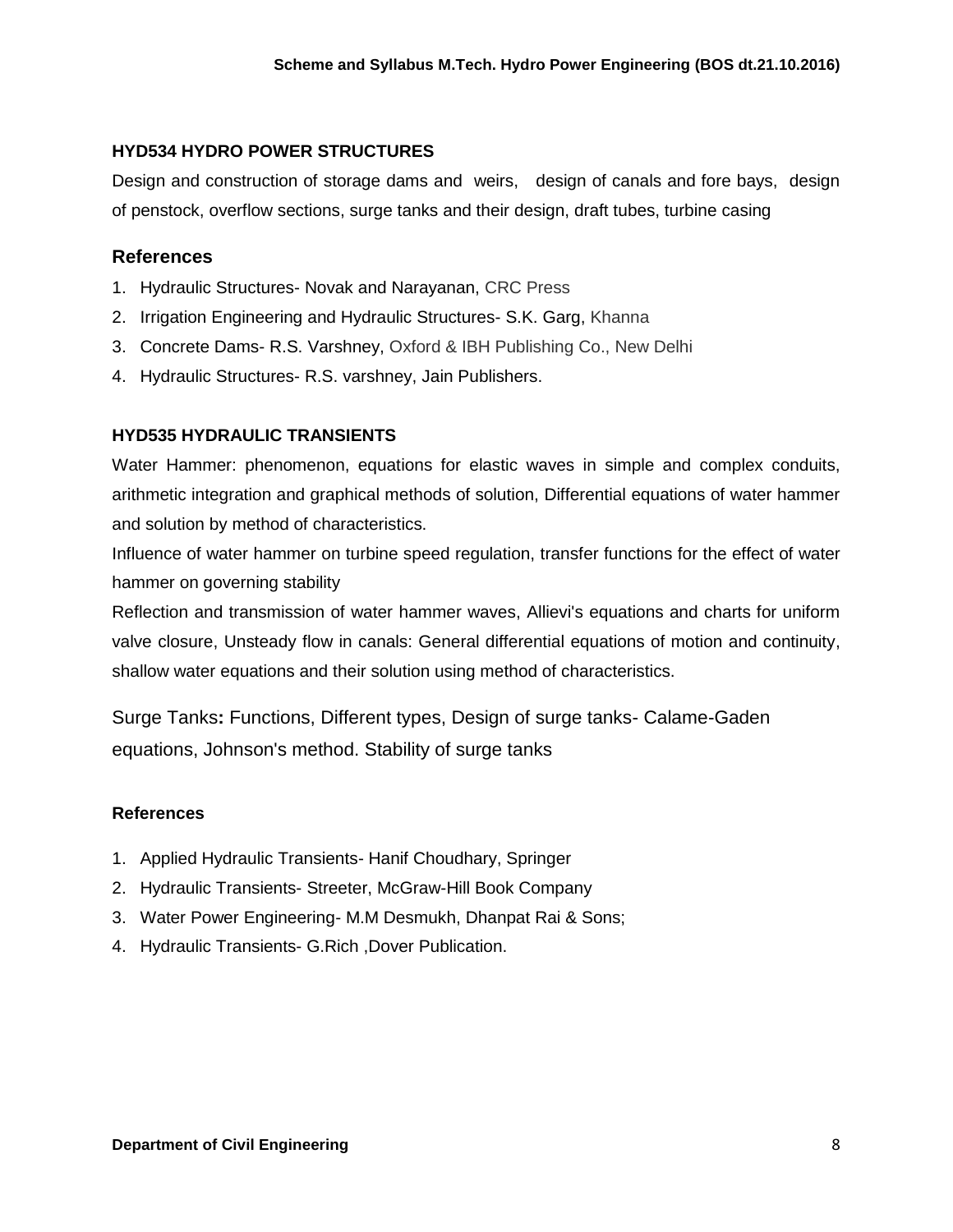#### **HYD536 DESIGN OF POWER HOUSE**

Classification and preliminary dimensions of power house, foundation investigation methods, foundation treatment, power house, sub structures, constructional form and sizes, design and constructional details, power house super structures, general planning, Steel structure, Reinforced concrete construction, Roof construction, wall construction.

Hydro dynamics of underground systems and types of underground stations, Economics of underground power stations, Civil works of micro/mini hydro schemes.

#### **References**

- 1. Power House Design- J.F.C. Snell, Longman Series, Longmans, Green and Co
- 2. Hydro Power Structures- R.S. Varshney, Nem Chand
- 3. Planning and Design of Hydro Electric Plants- Gilbert Gedeon, P.E, Continuing Education and Development Inc.

## **HYD537 INDUSTRIAL HYDRAULICS**

Fluid power systems, symbols, circuit diagrams, different type of power pumps and motors, type of pressure control valves, hydraulic fuse, pressure switch, type of flow and directional control valves, hydraulic coupling, torque converter

## **References**

- 1. Industrial Hydraulics- John J. Pippenger and Tyler G. Hicks, McGraw-Hill
- 2. Oil Hydraulic Systems- Principles and Maintenance, S.R. Majumdar, McGraw-Hill Education

## **HYD538 SMALL HYDRO AND TIDAL PLANTS**

Small hydro power (SHP) development in India, small hydro plant design, Types and selection of turbines for SHP, types of generator for SHP, control systems for SHP, Governing system for SHP, financial aspects of SHP, components of tidal power plant, Operation methods, estimate of energy in simple and double cycled systems, site requirements of tidal energy power plants.

- 1. Small hydroelectric engineering practice- Bryan Leyland, CRC Press
- 2.Hydropower Engineering- C.C. Warnik, Prentice Hall.
- 3. Ocean Energy: Tidal and Tidal power- R.H. Charlier, Springer.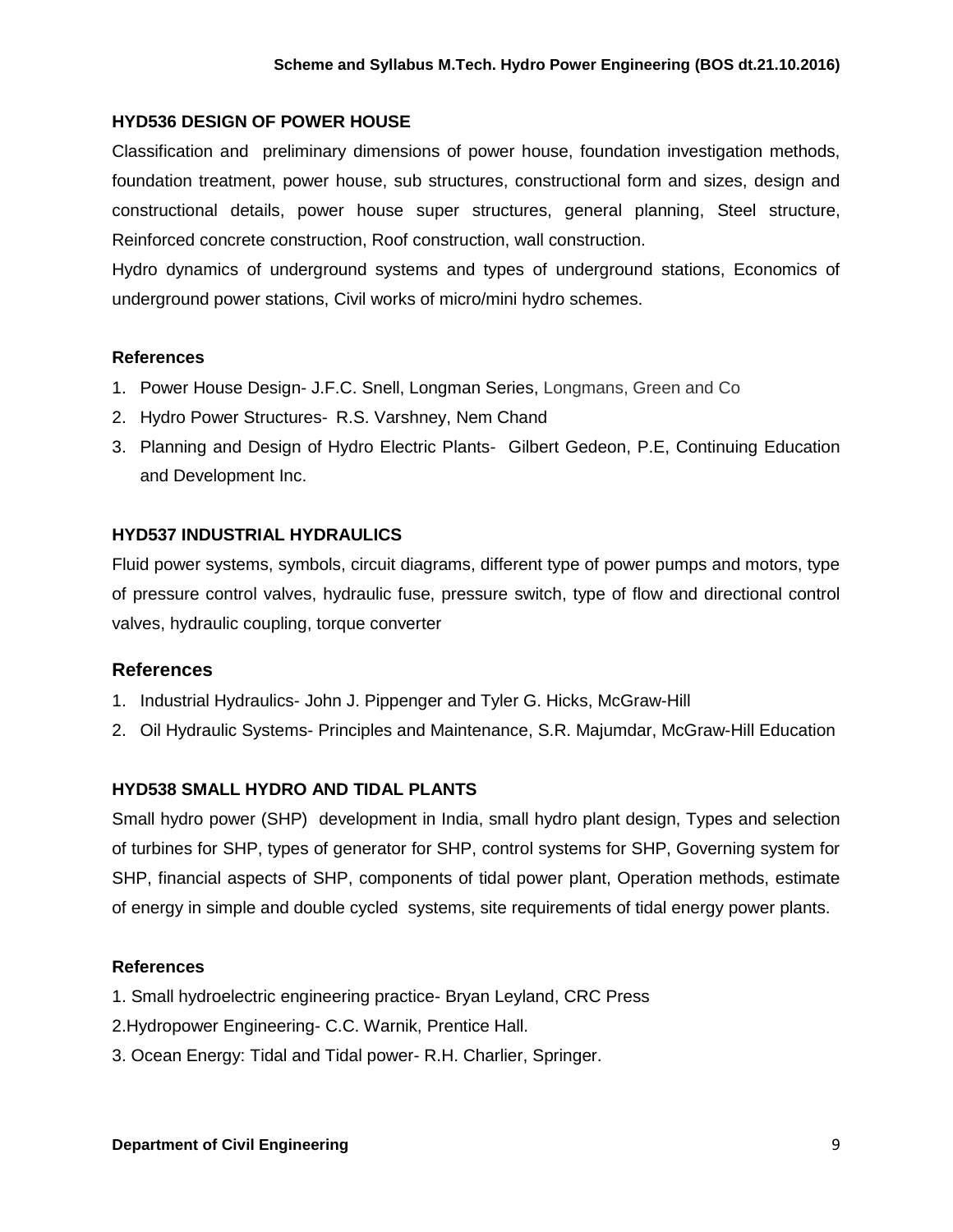#### **HYD539 GOVERNING SYSTEMS**

Need of governing of turbines, economic operation of power system, load flow analysis, Load frequency control, flow and load control governors, mechanical governors, electronic governors, Oil less governors, governor stability, Discrete time systems, Principle of optimality, performance of governors, dynamic response, load compensation and reliability, simulation of governing systems.

## **References**

- 1. Hydro Turbine Governing- Z. Shen,
- 2. PID Controllers- Theory, Design and Testing, K. Astrom and T. Hagglund, ISA
- 3. Operation and Control in Power Systems . PSR Murthy, Wiley

#### **OPEN ELECTIVE**

#### **HYD551 ADVANCED MATHEMATICS**

Elementary conformal mapping, conformal transformations of harmonic functions and boundary conditions, , solution of linear and non-linear equations, applications to problems of fluid mechanics, collection and representation of experimental data, curve fitting, regression, interpolation, numerical integration and differentiation.

## **References**

- 1. Probability and Statistics for Engineers- R.A. Jhonson, Prentice Hall
- 2. Numerical Methods for Scientist and Engineers-H.M. Anita ,Birkhäuser

#### **HYD552 ENVIRONMENTAL IMPACT ASSESSMENT**

EIA as a tool for sustainable development, significance and uses of multipurpose water resources projects impact assessment: environmental, social and economic issues, issues in collection of baseline data, concept of scoping, screening, environmental impact assessment (EIA),and environmental impact statement (EIS), rapid and comprehensive EIA, methodologies: including checklists, matrices and networks, irrigation related environmental impacts, impact of water resources projects on environment, large dams versus small dams: issues and controversies. green revolution and its consequences, case studies relating to large multipurpose water resources projects, mitigation strategies specific to water resources projects, environmental management, rehabilitation policies of the government of India.

#### **Department of Civil Engineering 10 and 20 and 20 and 20 and 20 and 20 and 20 and 20 and 20 and 20 and 20 and 20 and 20 and 20 and 20 and 20 and 20 and 20 and 20 and 20 and 20 and 20 and 20 and 20 and 20 and 20 and 20 and**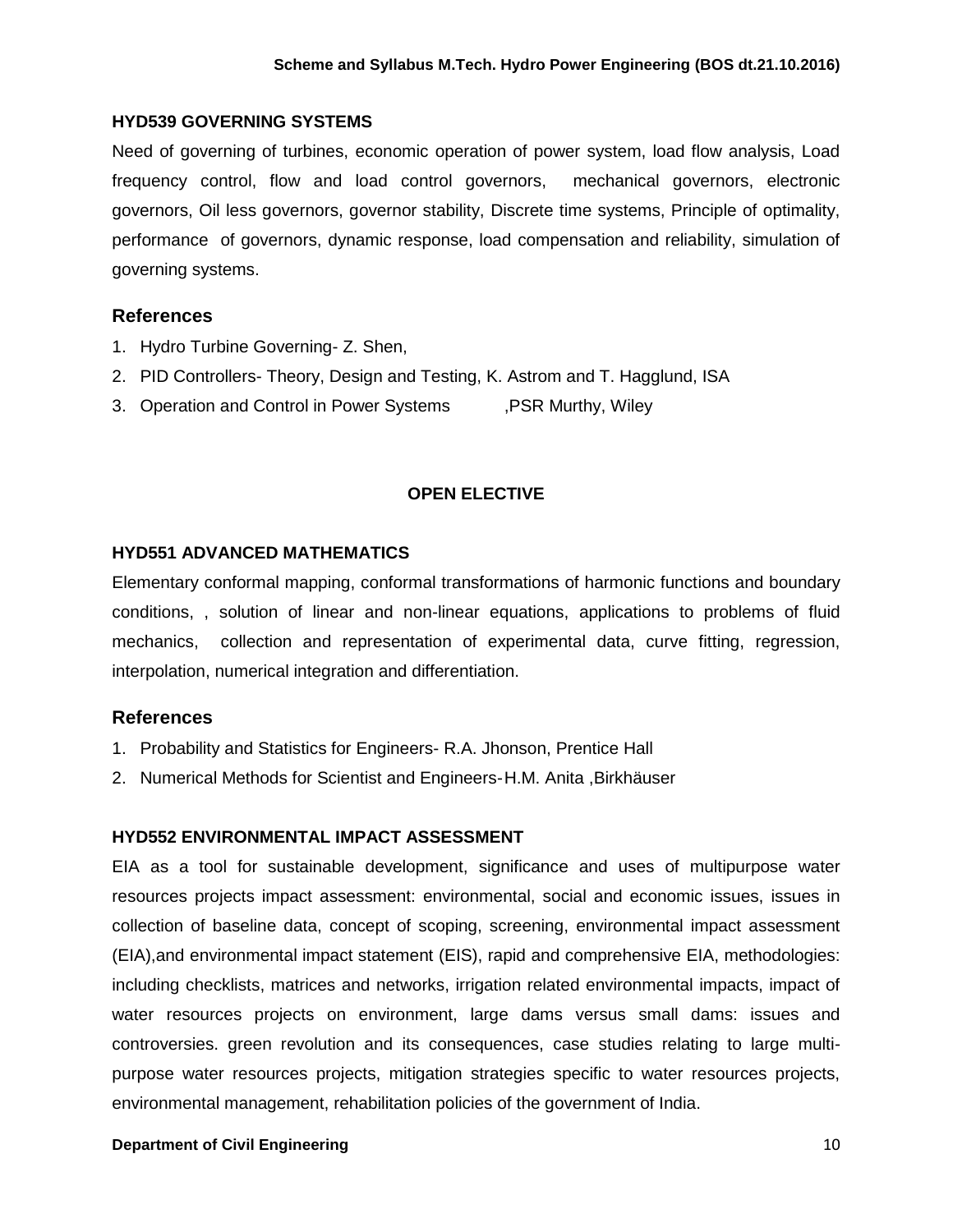#### **References**

- 1 [Introduction to environmental impact assessment](http://books.google.co.in/books?id=7cZ6Sxd9gR4C&printsec=frontcover&dq=eia&hl=en&sa=X&ei=lMU8T8KsNYfYrQed4LHRBw&ved=0CD4Q6AEwAQ) [-John Glasson,](http://www.google.co.in/search?hl=en&sa=G&tbm=bks&tbm=bks&q=inauthor:%22John+Glasson%22&ei=lMU8T8KsNYfYrQed4LHRBw&ved=0CD8Q9Ag) [Riki Therivel,](http://www.google.co.in/search?hl=en&sa=G&tbm=bks&tbm=bks&q=inauthor:%22John+Glasson%22&q=inauthor:%22Riki+Therivel%22&ei=lMU8T8KsNYfYrQed4LHRBw&ved=0CEAQ9Ag) Routledge
- 2. [Methods of environmental impact assessment-](http://books.google.co.in/books?id=XXBwx-UznToC&pg=PA13&dq=eia&hl=en&sa=X&ei=lMU8T8KsNYfYrQed4LHRBw&ved=0CGkQ6AEwCA) [Peter Morris,](http://books.google.co.in/books?id=XXBwx-UznToC&pg=PA13&dq=eia&hl=en&sa=X&ei=lMU8T8KsNYfYrQed4LHRBw&ved=0CGkQ6AEwCA) Riki Therivel, Routledge;
- 3. [Environmental impact assessment: theory and practice-](http://books.google.co.in/books?id=rOUOAAAAQAAJ&pg=PA114&dq=eia&hl=en&sa=X&ei=3sU8T-uJIpGqrAfbtK3dBw&ved=0CDoQ6AEwATgK) [Peter Wathern,](http://books.google.co.in/books?id=rOUOAAAAQAAJ&pg=PA114&dq=eia&hl=en&sa=X&ei=3sU8T-uJIpGqrAfbtK3dBw&ved=0CDoQ6AEwATgK) Routledge;

## **HYD553 COMPUTATIONAL FLUID DYNAMICS**

Introduction and overview of CFD, Accuracy and errors, consistency, stability and convergency, applications areas, differential flow equations, initial and boundary conditions, finite difference method, finite element method, finite volume method, turbulence models, type of grids, grid generation methods, application to flow governing equations.

## **References**

- 1. Computational Fluid Flow and Heat Transfer-Murlidhar K. & Sundararajan, Alpha Science Intl, ltd.
- 2. An Introduction to Computational Fluid Dynamics- Versteeg H.K.& Malalasekera W Pearson
- 3. Turbulent Flow- Garde R.J, New Age Science Ltd.
- 4. Numerical Heat Transfer and Fluid Flow- Patankar Suhas V, CRC Press

## **HYD554 PROJECT PLANNING AND MANAGEMENT**

Economic planning-Basic economics, Investment analysis, Socio-economic analysis, Environmental impact studies, Feasibility studies, Implementation of hydropower projects, Management of estimation, sanction, contracts, planning after award of contract, Management of project coordination, project control system, Construction management, Operation and maintenance

- 1. Water Resources System Planning- M.C. Chaturvedi. McGraw-Hill Inc.
- 2. Water Management System Application- A.K. Biswas,
- 3. Principle of Water Resources planning- Goodman, Prentice Hall.
- 4. Water Resources Planning and Management -O.J. Helwege, Jonh Wiley and Sons.Inc.